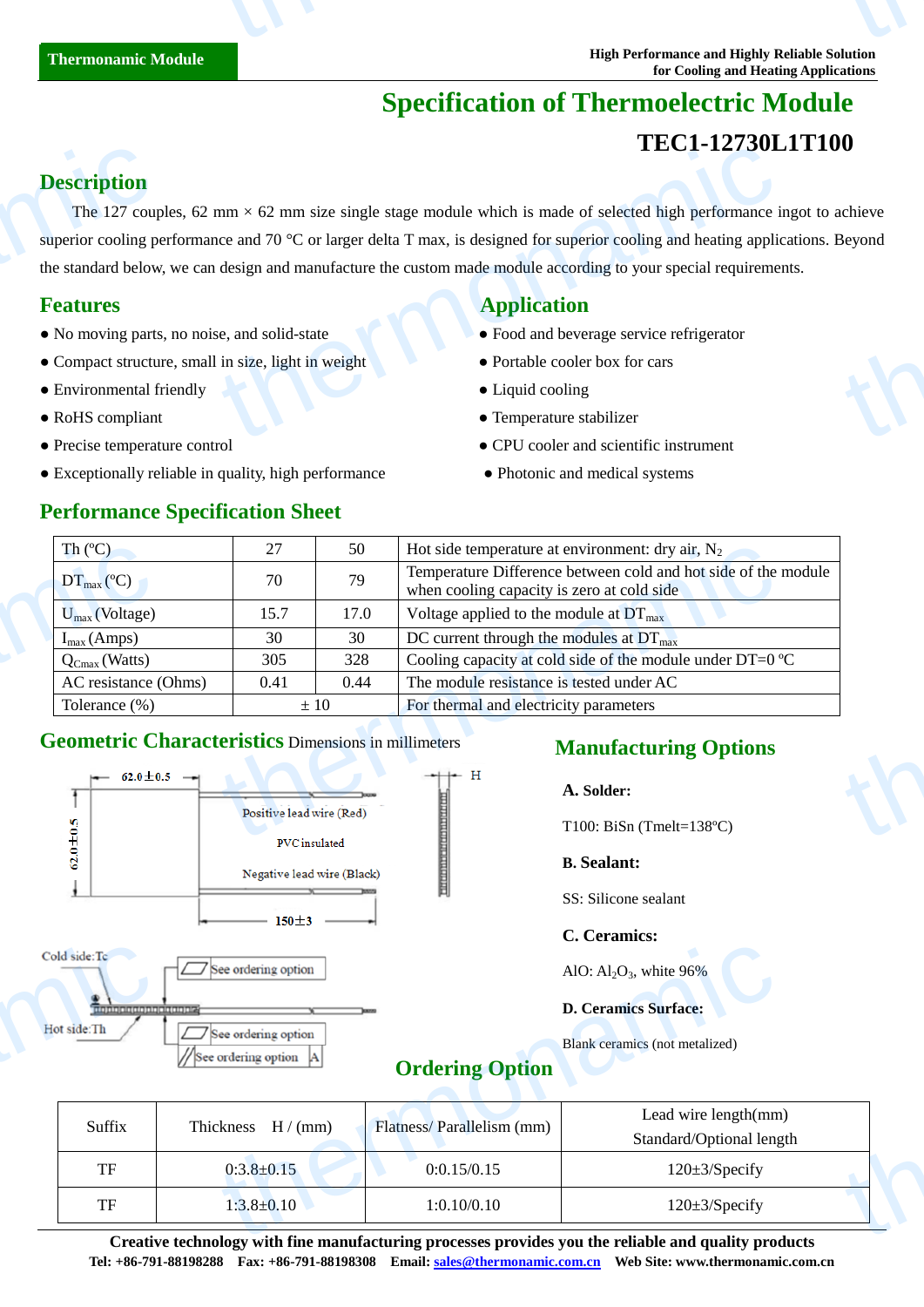## **Specification of Thermoelectric Module**

# **TEC1-12730L1T100**  $\begin{bmatrix} 1 \\ -1 \end{bmatrix}$

Imax=30A  $I=24A$  $l=18A$  $I=12A$  $I=6A$  $I=3A$ 

1

#### Standard Performance Graph Qc= f(ΔT) Standard Performance Graph V=  $f(\Delta T)$ 0 10 20 30 40 50 60 70 80 0  $50 \sim$   $\sim$   $\sim$   $\sim$  $\sim$  100  $\sim$   $\sim$   $\sim$   $\sim$  $\alpha$ <sup>150</sup>  $\geq 200$ 250 300 350  $\frac{5200}{9^{150}}$ DT / °C Imax=30A  $I=24A$  $I=18A$  $I=12A$  $1=6A$  $I=3A$ 0 10 20 30 40 50 60 70 80 0  $50 \sim$   $\sim$   $\sim$ 100  $\overset{\circ}{\mathcal{O}}_{150}$ 200 250 300 350 Imax=30A  $I=24A$  $l=18A$  $l=12A$ I=6A  $\geq 200$   $\frac{1}{64}$   $\frac{1}{64}$   $\frac{1}{34}$   $\frac{1}{34}$ DT / °C 0 10 20 30 40 50 60 70 80 0  $3 \rightarrow$  $6 \rightarrow$ 9 <del>|</del> 12  $15 -$ 18  $\begin{array}{ccc}\n\text{Imax=30A} \\
\text{I=24A} & & \rightarrow & 6\n\end{array}$  $I=24A$  $I=18A$  $I=12A$  $I=6A$  $I=3A$  $\sum_{n=1}^{\infty}$ <br>  $\sum_{n=1}^{\infty}$ <br>  $\sum_{n=1}^{\infty}$ <br>  $\sum_{n=1}^{\infty}$ <br>  $\sum_{n=1}^{\infty}$ <br>  $\sum_{n=1}^{\infty}$ <br>  $\sum_{n=1}^{\infty}$ <br>  $\sum_{n=1}^{\infty}$ <br>  $\sum_{n=1}^{\infty}$ <br>  $\sum_{n=1}^{\infty}$ <br>  $\sum_{n=1}^{\infty}$ <br>  $\sum_{n=1}^{\infty}$ <br>  $\sum_{n=1}^{\infty}$ <br>  $\sum_{n=1}^{\infty}$ 0 10 20 30 40 50 60 70 80 0  $3 \sim$  $6 \rightarrow$  $9 \leftarrow$ Voltage / V<br>
o<br>
e<br>
o<br>
o<br>
c<br>
o<br>  $\frac{12}{12}$  $15$  $18 \rightarrow 18$  $\sum_{\substack{0 \text{odd } 0}}^{12}$ <br>  $\sum_{\substack{1 \text{odd } 0}}^{12}$ <br>  $\sum_{\substack{1 \text{odd } 0}}^{12}$ <br>  $\sum_{\substack{1 \text{odd } 0}}^{12}$ <br>  $\sum_{\substack{1 \text{odd } 0}}^{12}$ <br>  $\sum_{\substack{1 \text{odd } 0}}^{12}$ <br>  $\sum_{\substack{1 \text{odd } 0}}^{12}$ <br>  $\sum_{\substack{1 \text{odd } 0}}^{12}$ <br>  $\sum_{\substack{1 \text{odd } 0}}^{12}$ <br>  $\sum_{\$ 350 DT=0℃ 350 DT=0℃ Perfor<br>  $350$ <br>  $300$ <br>  $250$ <br>  $\geq 200$ <br>  $\geq 6$ <br>  $\geq 150$ <br>  $\geq 100$ thermonamic  $\begin{array}{r} \n 18 \\
 \times 12 \\
 \hline\n 6\n \end{array}$ thermonamic

 **Performance Curves at Th=27 <sup>°</sup>C Performance Curves at Th=50 <sup>°</sup>C** 



**Creative technology with fine manufacturing processes provides you the reliable and quality products Tel: +86-791-88198288 Fax: +86-791-88198308 Email: sales@thermonamic.com.cn Web Site: www.thermonamic.com.cn**